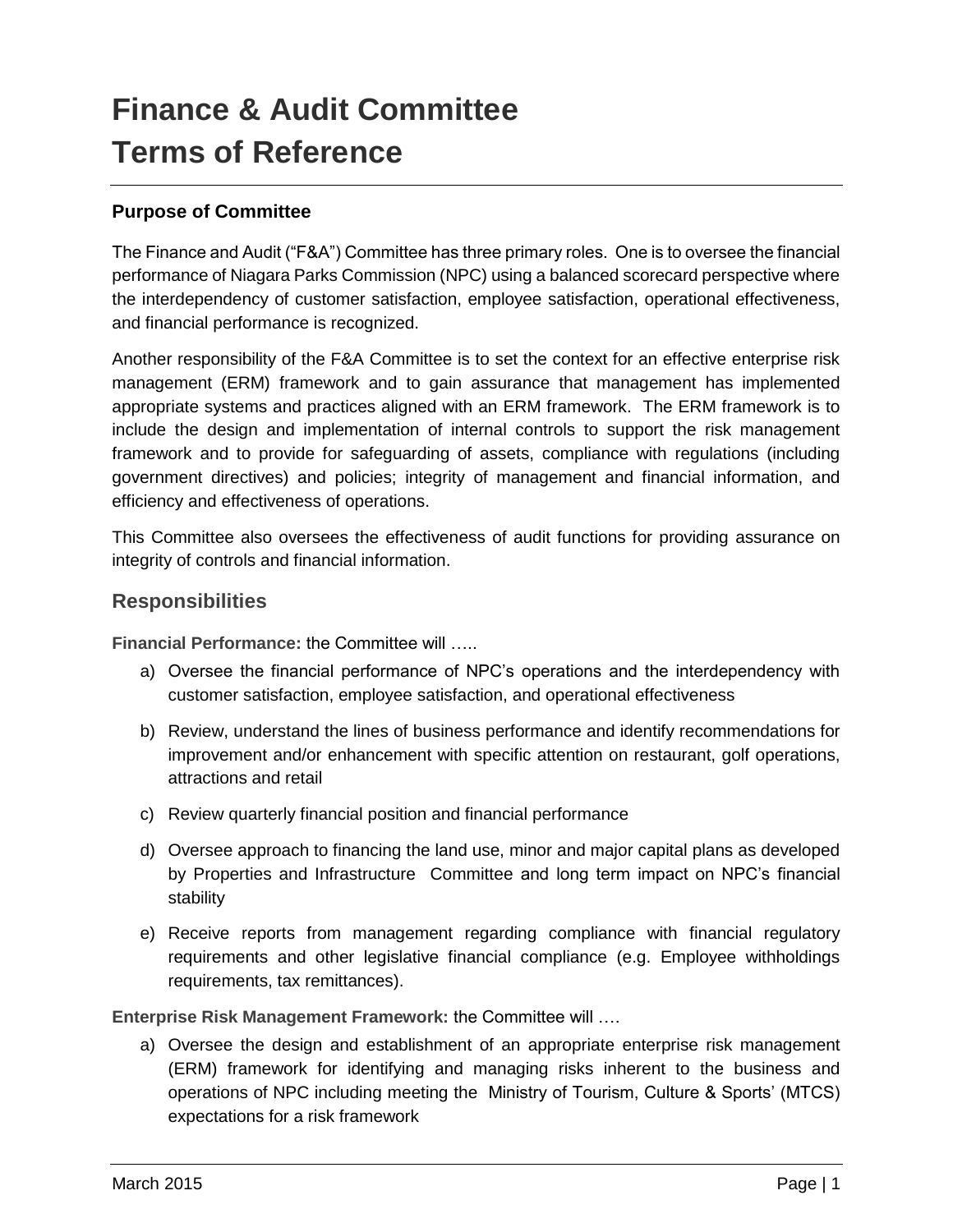- b) Annually gain assurance that the risk profile of NPC has been updated to include emerging risks and changes to severity of risks
- c) Obtain reasonable assurance that NPC has effective risk management processes in place and that the ERM policy is being adhered to and risks are managed to an acceptable tolerance.

**Control Framework:** the Committee shall ….

- a) Obtain assurance that the elements of control) are in place to support the business and operations of NPC:
	- i. Resources;
	- ii. Systems;
	- iii. Processes;
	- iv. Structure; and,
	- v. Tasks.
- b) Gain assurance that NPC's activities are managed with an appropriate degree of care and due diligence and within an appropriate framework of control
- c) Gain assurance that management has implemented appropriate internal control systems to provide for:
	- i. Safeguarding of assets;
	- ii. Integrity of information;
	- iii. Compliance with laws; and,
	- iv. Effectiveness of operations.
- d) Review and recommend a control environment and internal control policy for NPC
- e) Review and recommend a policy for effective procurement and a policy for entering into revenue generating operations with a view to maximizing value for money, meeting NPC's business ethics as outlined in the Code of Conduct.
- f) Oversee procurement and Revenue Generating Opportunity processes, to gain assurance that:
	- i. There is integrity to the process;
	- ii. Maximum value received for dollars spent; and,
	- iii. There is ethical conduct of relations with suppliers and providers, as outlined in the Code of Conduct.
- g) Receive and review reports from management on the establishment of the corporate insurance program including levels of coverage and deductibles
- h) Receive reports from Auditors (external, Internal Audit, Auditor General) regarding:
	- i. Assessment of the control environment and system of internal controls across NPC;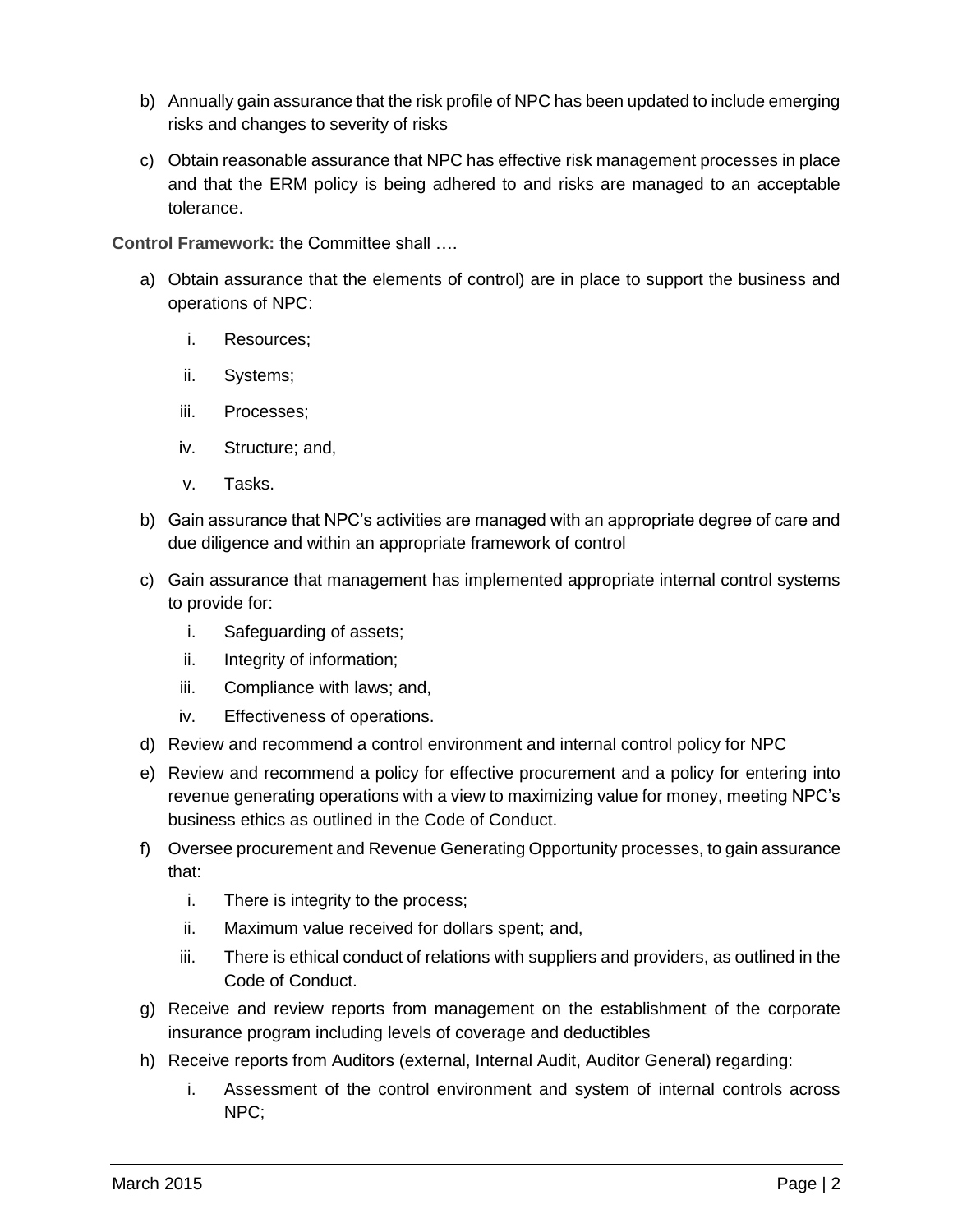- ii. Trends of improvement of weakness evident from the audit work; and,
- iii. Adequacy of management response and actions.
- i) Receive periodic reports regarding litigation, actual and potential, and progress of cases
- j) Receive periodic reports regarding any defalcations including dollar amount, adverse publicity, root cause, persons involved and actions taken to prevent similar occurrences in the future.

**Annual Budgeting and Financial Statements:** the Committee shall ….

- a) Gain assurance that effective processes are in place to prepare a prudent annual operating budget for Commission approval, and effective processes to monitor, manage and report on performance relative to the approved annual budget (this does not extend to the actual approval of the budget) and said budget reflects the intents of the business plan and strategic plan of NPC
- b) Review, approve, and report to the Commission, accounting policies to be used for NPC's financial statements including any significant changes from year to year
- c) Gain assurance on the integrity of annual financial statements through discussions with management, comparison of results to budget and prior year, and understanding management's process for determining provisions and contingencies
- d) Receive, review and discuss the annual audited financial statements with management and auditors; recommend them to the Commission for approval (refer to section on External Auditor)
- e) Receive and review annual reports on NPC's performance; determine completeness, transparency, fullness of reporting given public accountability, within timelines set by the Auditor General.

**Internal Audit Function:** the Committee shall ….

- a) When determined that an internal audit function is needed, provide for the independence of the internal audit work by:
	- Appointing and dismissing the Internal Auditor (the General Manager may be consulted at the discretion of the Committee)
	- Annually reviewing and approving the Internal Audit mandate and resourcing of the function
	- Approving the annual work plan of Internal Audit while ensuring that the work effort is reflective of the risk profile of NPC
	- Provide the Internal Auditor with ongoing direct and open communication with the Committee and, for the discussion of issues, with or without management as appropriate
- b) Receive and review reports, including value for money audits, from the Internal Auditor providing progress against the internal audit plan and ensuring such reports provide the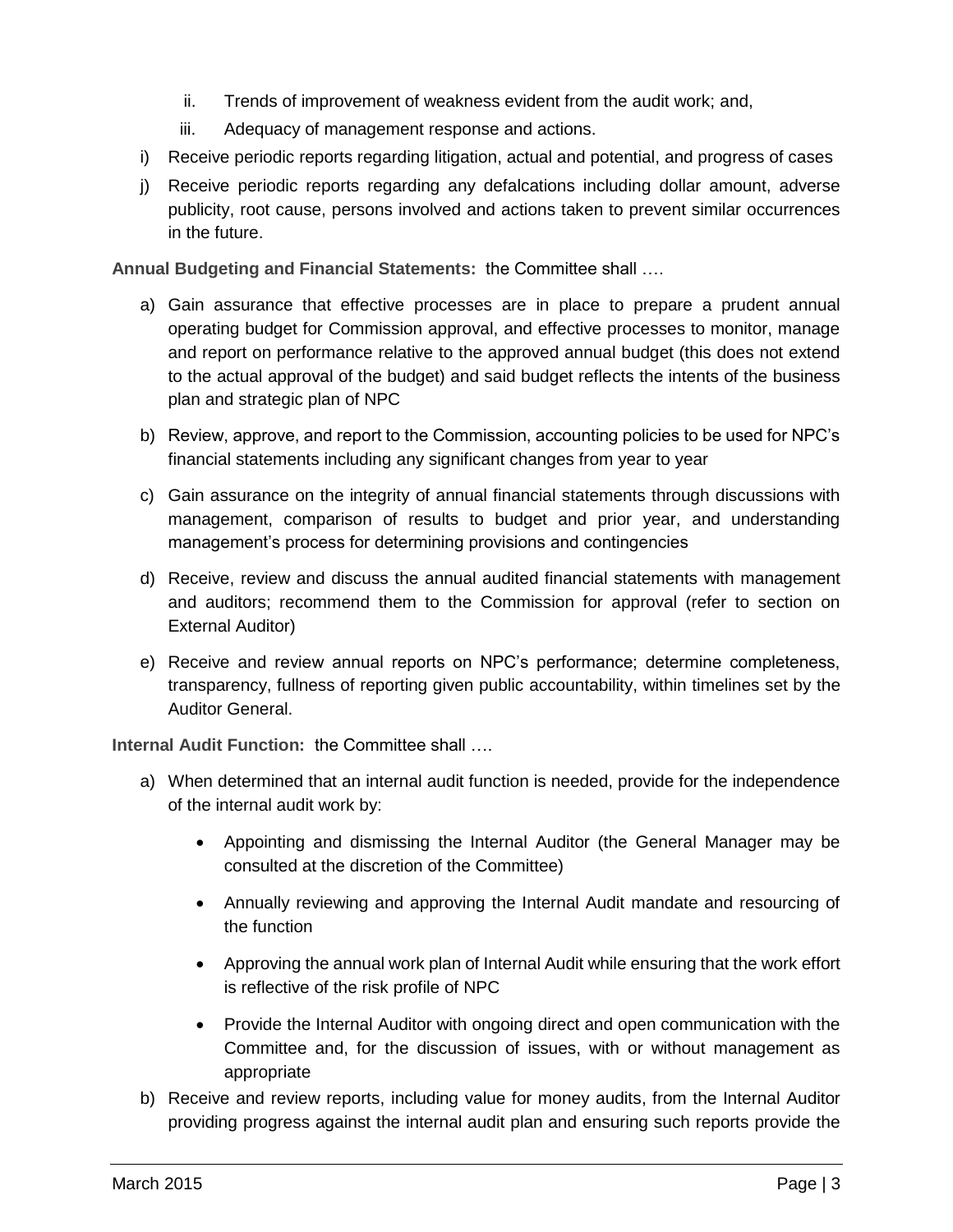Committee with information on the integrity of the system of internal control and the Internal Auditor's view on the strength of controls in response to the level of residual risk of NPC.

**External Auditor:** the Committee shall ….

- a) Engage the external auditor by approving the engagement letter
- b) Provide oversight of external auditor in the provision of the financial audit including discussion of scope, timing, and results of work.
- c) Recommend to the Commission, external auditor's fees for conduct of the financial statement audit
- d) Discuss any conflicts between the external auditor and management and the resolution thereof
- e) Provide an opportunity for the external auditor to meet for discussion of material issues, with or without management, as appropriate in the circumstances
- f) Receive and discuss content of management letters from the external auditor, with management and auditors
- g) Provide for the independence and prevention of impairment of independence of the external auditor through the following:
	- development of a policy with respect to the engaging of the auditor for other services
	- pre-approve the nature of and fees for other services that can be provided by the external auditor; at least annually review the aggregate level of fees incurred for other services, and review the independence of the external auditors during the year
	- Review and recommend NPC's policy regarding the hiring of current and former employees and partners of the external auditors
	- Consider rotation of the external auditors and the tendering of external audit services at least every five years, and make recommendation to the Commission for approval – when necessary, conduct a robust process for the selection of an appropriate external auditor and recommend to the Commission the appointment of the auditor
- h) Evaluate services provided by the external auditor at least annually including discussions by Committee members and discussions with management.

**Auditor General:** the Committee shall ….

a) Keep abreast of legislative and policy changes by the Auditor General and consider applicability to NPC.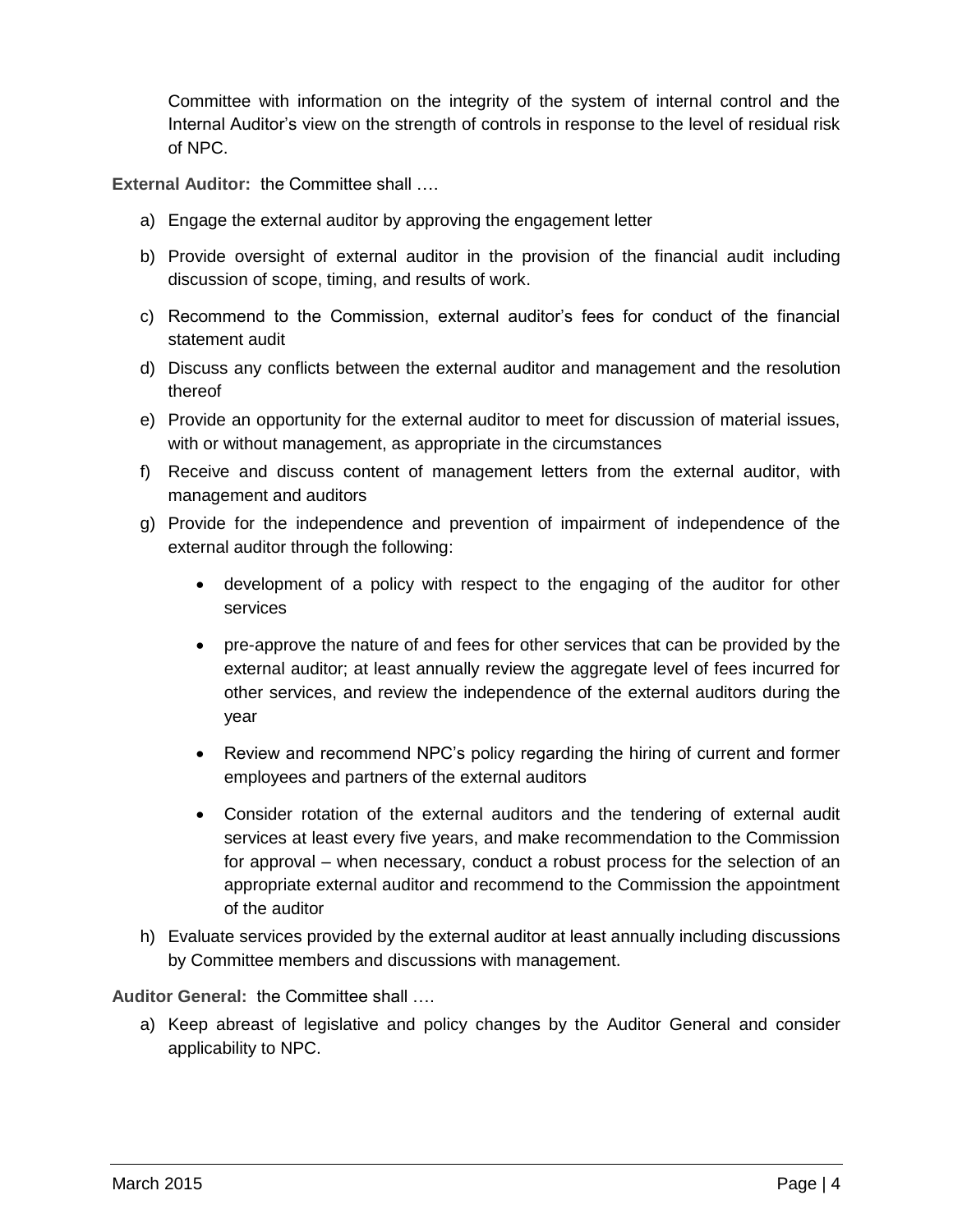Ministry of Tourism, Culture & Sport Internal Audit Function: the Committee shall ....

a) Oversee implementation of recommendations and observations.

# **Committee Size and Quorum**

The Committee will consist of at least three (3) Commissioners, one of whom will be the Chair of the Commission. Quorum requires the participation of no less than three (3) committee members.

# **Committee Membership and Qualification**

Members of the Committee are appointed annually from and by the Commission. To ensure continuity there must be at least one returning committee member. A majority of Committee members should be literate with financial and audit practices which can be demonstrated through past experience on an audit committee and/or through business experience.

# **Term of Office**

Each Committee member is appointed for a one year term or for a shorter period if the appointment is to fill the term of a Commissioner unable to complete his or her term. Committee members are eligible for re-appointment by the Commission at the end of their term but to a limit of three consecutive years of serving on the Committee unless an incumbent Committee member has been appointed as Chair of the Committee then they can serve for five consecutive years. There is no term limit for the Commission Chair on the committee.

# **Selection of Chair**

The Chair of the Committee will be recommended by the Chair of the Commission for consideration for approval by the Commission.

#### **Resources to the Committee**

The following are resources to the Committee as and when required by the Committee:

- General Manager
- Senior Director, Corporate Services
- Auditors- Internal, External, Auditor General
- Outside Advisors, as needed
- Other Management, as needed

# **Frequency and Timing of Meetings**

The Committee shall meet as required, but not less frequently than four times each year. The Committee shall determine its own procedures for the conduct of meetings. When the Chair of the Committee is absent from a properly called meeting, the Commissioners in attendance, assuming quorum, will identify amongst themselves one of them to chair the meeting.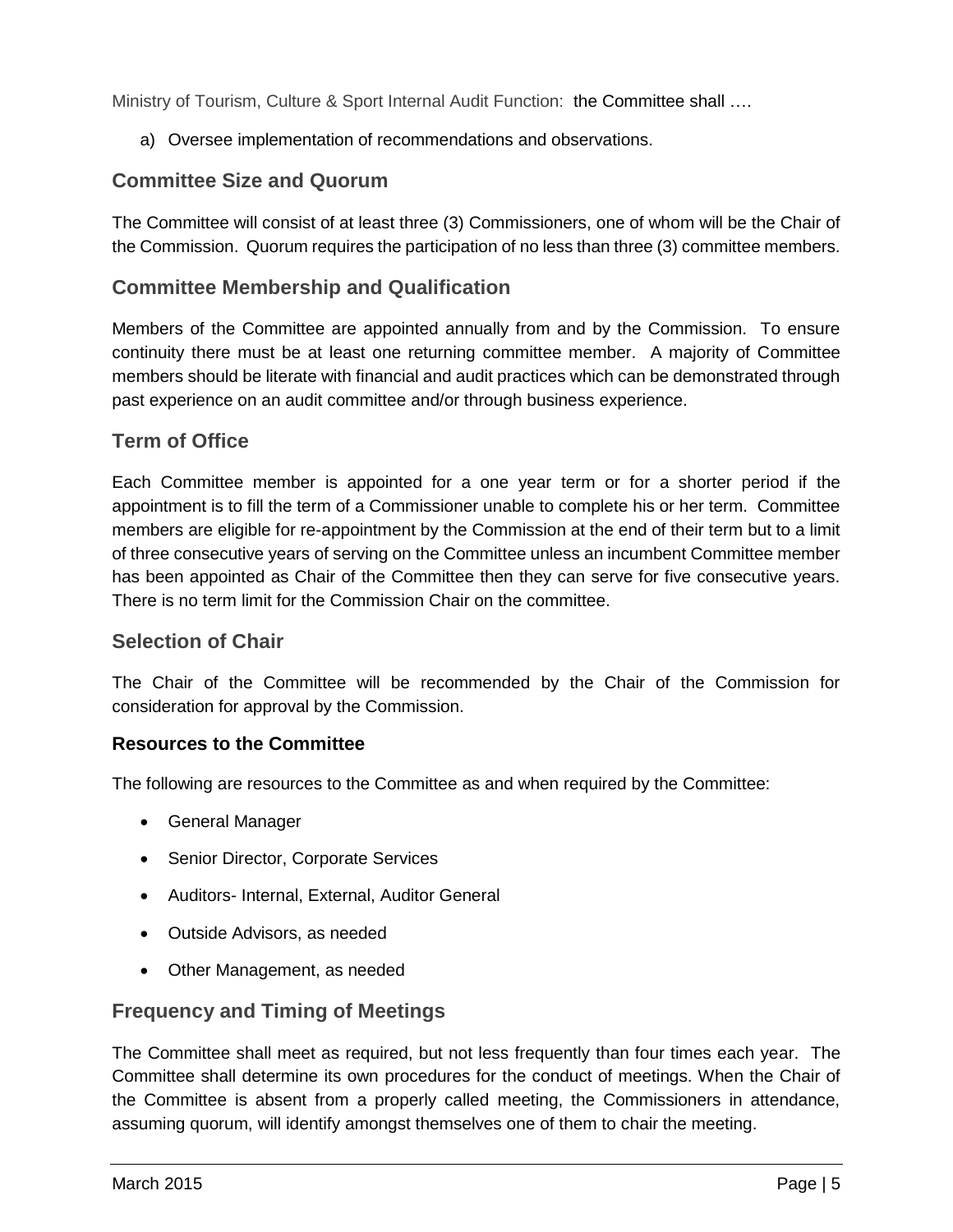The Committee's annual timetable of tasks is attached as an appendix to these terms of reference. The timing of these tasks may be amended to better suit the availability of information or current priorities.

The Committee will meet in absence of management as it wishes, but no less than once per year.

# **Authority**

The F&A Committee conducts its responsibilities on behalf of the Commission and makes recommendations to the Commission on policies and matters in the areas of the ERM framework, operational and regulatory risk management, financial reporting, and internal controls.

The Committee has authority to conduct or authorize investigations into matters within its scope of responsibility and may, in the course of these investigations, seek any information it requires from employees and external parties and meet with them as necessary.

The Committee is empowered to:

- Retain outside counsel, accountants, auditors or others to advise the Committee and to determine the compensation for such advisors subject to the Commission's policy for engaging of advisors
- Meet with any external auditors, without management being included, if the Committee so desires or at the request of any of these parties
- Request the attendance of auditors as required
- The Committee Chair will convene a meeting of the Committee at the request of the internal or external auditor, a member of the Committee or any Commissioner, to consider any accounting, internal control, or audit matter the auditor, Committee member or Commissioner, as appropriate, believes should be brought to the attention of the Committee.

# **Reporting**

The Committee reports directly to the Commission. Following a meeting of the Committee, minutes will be prepared and presented in draft format at the next meeting. Any recommendations of the Committee requiring endorsement by the Commission will be brought forward to the next meeting of the Commission

The Committee Chair may provide an oral report to the Commission on matters not yet recorded in the minutes. All Committee minutes and reports are available to all Commissioners via the Leading Boards web portal.

# **Review of the Committee Terms of Reference**

The Committee will review its Terms of Reference annually and submit recommended changes to the Governance, Ethics and Human Resources Policy Committee for review and submission to Commission.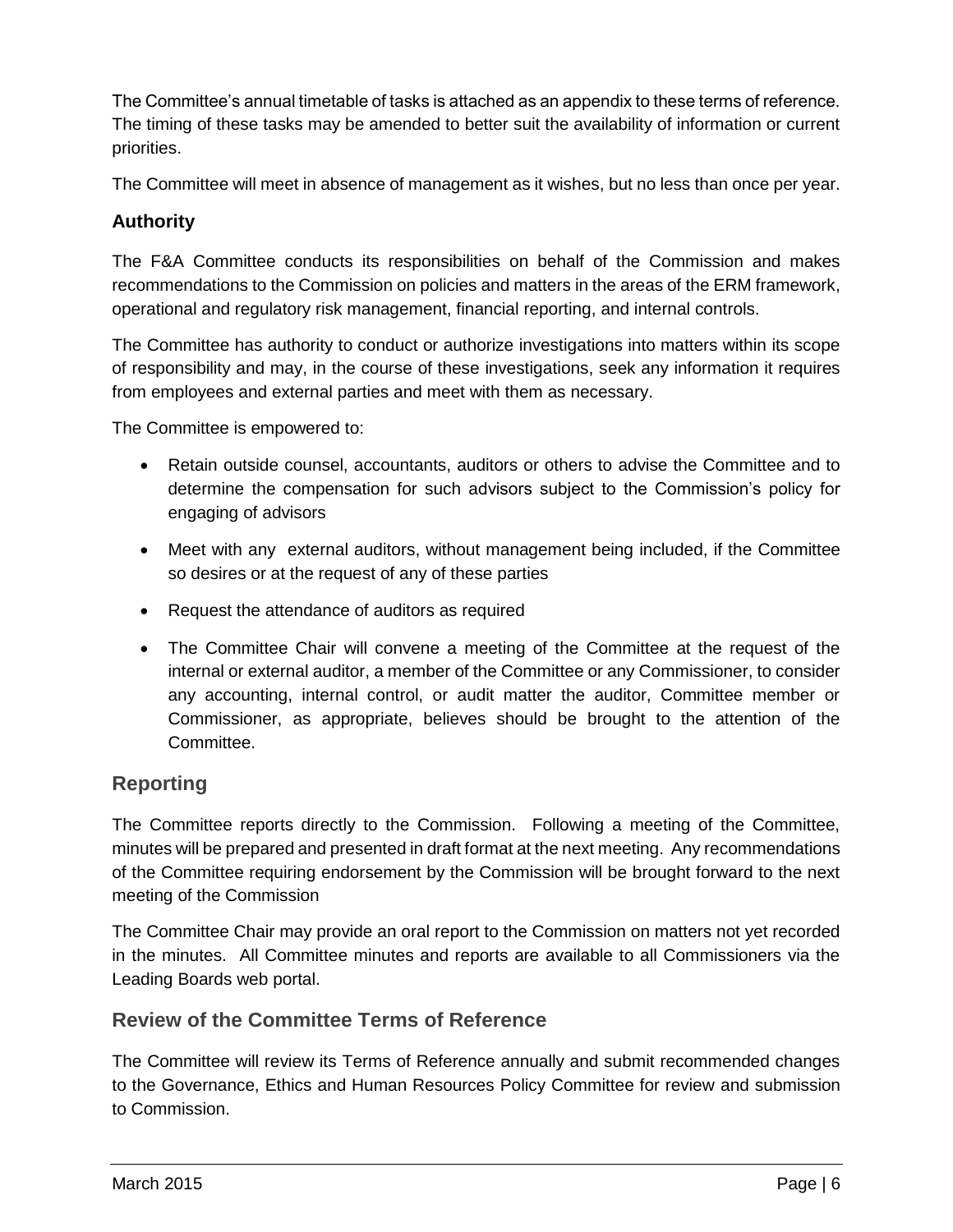# **Annual Calendar of Committee's Tasks**

The Committee deals with these tasks on a continuous basis:

- Receive and review the financial report including financial projections to year-end.
- Evaluate financial performance against budget, prior periods, and the Business Plan.
- Review the capital budget variance report and approve capital fund re-allocations as required.
- Receive Enterprise Risk Management reports from management and evaluate adequacy of management's risk mitigation plans.
- Review reports from Procurement regarding the following:
	- o Procurements that are planned, in progress and completed;
	- o Revenue Generating Opportunities for approval by the Committee; and,
	- o Procurement performance measures.
- Updates on Ministry audit findings and progress to date.
- Receive reports from Internal Audit regarding progress on the approved work plan.
- Receive reports from Internal Audit on audit projects completed during the quarter.
- Hold open or in-camera meeting with the Internal Auditor to discuss emerging risks and assess the adequacy of internal controls.

The following tasks are undertaken as required:

# **Quarter 1 (April to June)**

- Review the terms of reference for the Committee.
- Assess independence of Finance and Audit Committee members.
- Assess financial literacy, skills and experience of Committee members. Identify training needed for committee members.

#### **Corporate Services**

- Receive update regarding any changes to accounting standards, reporting or regulatory requirements.
- Review IT strategy.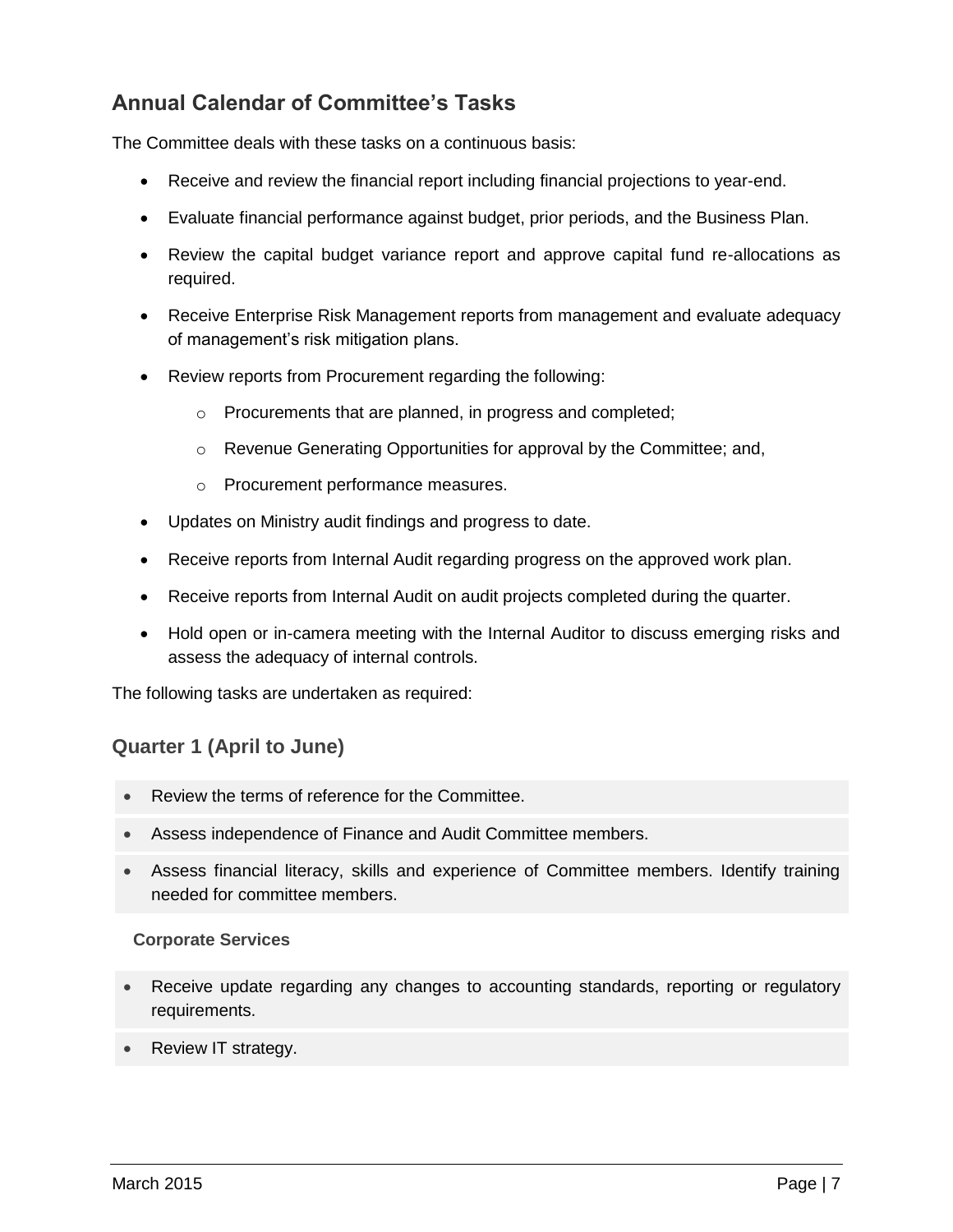#### **Internal Audit**

Review and approve the Internal Audit mandate (at least once every three years).

#### **External Auditor**

- Enquire into conflicts between external auditor & management.
- Review management letter from external audit firm.
- Hold in-camera meeting with external auditor.
- Review fees for other services conducted by external auditor.
- Assess independence of external audit firm.

# **Quarter 2 (July to September)**

#### **Corporate Services**

- Consider staff's proposal of attraction and venue rates and fees for the coming year (need to be approved by the Commission by the end of September).
- Receive and review audited annual report on NPC performance, and determine completeness, transparency and fullness of reporting.

#### **External Auditor**

- Review fees for other services conducted by external auditor.
- Conduct annual evaluation of external audit firm.

# **Quarter 3 (October to December)**

#### **Internal Audit**

Meet with Senior Management Team in the absence of internal and external Auditors.

# **Quarter 4 (January to March)**

Self-Assessment of the Committee's performance.

#### **Corporate Services**

Receive update regarding changes to reporting standards or regulatory requirements.